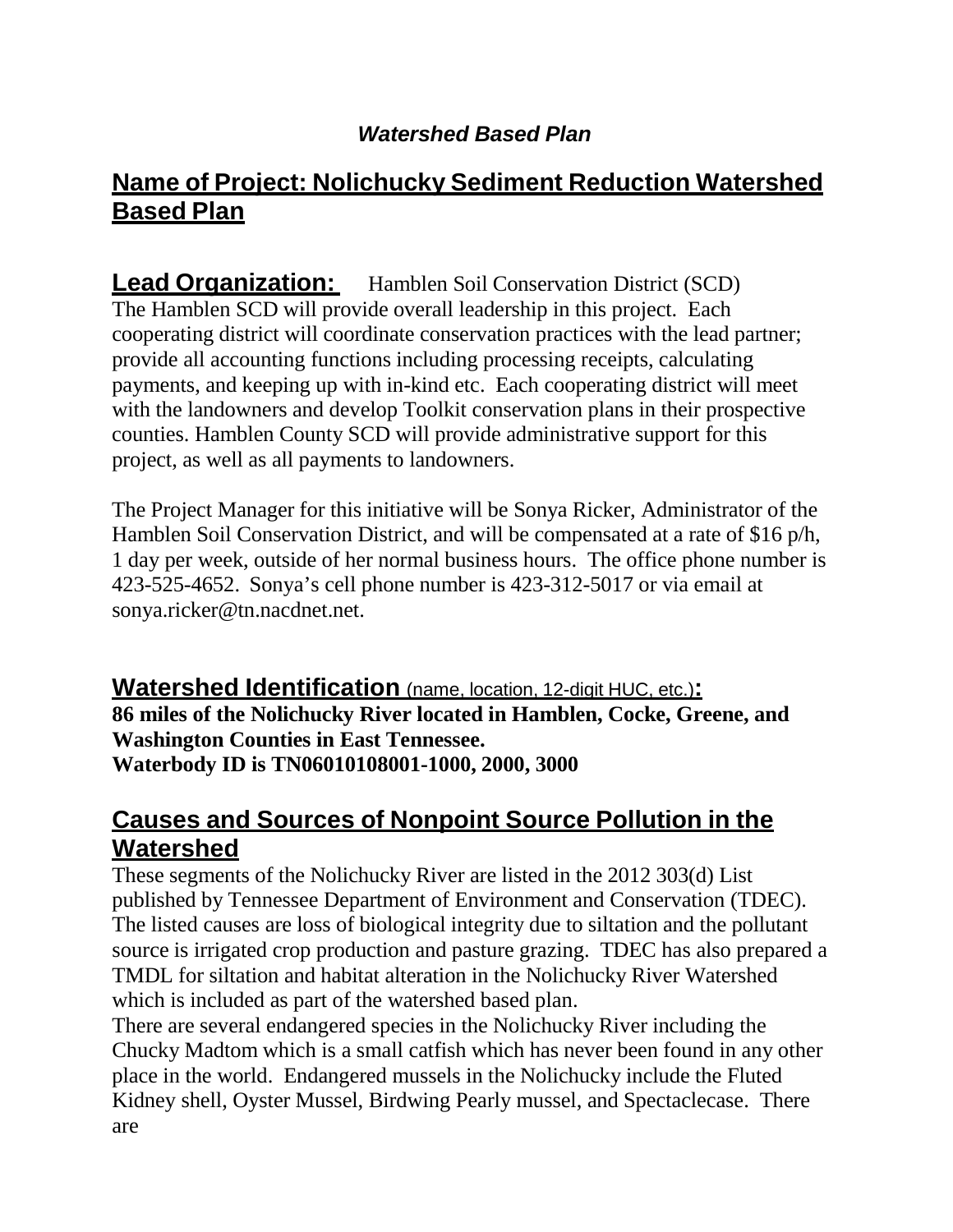many other threatened species and species of special concern in the Nolichucky River. All of these suffer from problems associated with sediment. For several years the Tennessee Wildlife Resources Agency, Tennessee Valley Authority and volunteers have been relocating some of these mussels from more stable populations in other rivers to the Nolichucky in an effort to establish more viable populations in the Nolichucky. However, sediment and other pollutants from farmland are known by these wildlife specialists to have a major negative impact on these beneficial creatures.

There are several thousand acres of irrigated crop production within this watershed. Most of the irrigated land is for production of tomatoes and other produce for the fresh market. These fields are located on the highly productive soils of the river bottomlands. Plastic mulch is used with drip irrigation. This method of crop production is very efficient for production of the tomatoes but covers approximately 50% of the field with plastic which decreases infiltration of rainfall and increases runoff dramatically. In addition to the increased volume of runoff, the water must leave the field quickly so that production practices with labor and machinery can resume as soon as needed and also so that the crop will not be damaged by excess water. These factors can cause severe erosion and much of the resulting sediment is carried directly to the river by way of drainage ditches. Operators of these farms have been contacted by TDA's Watershed Coordinator and they have expressed interest in conservation planning assistance and installing needed BMPs. Livestock operations in the watershed are another source of pollution on the 303(d) list which contributes to the sediment load. These problems are mainly from livestock having access to tributary streams and from feeding areas near tributaries.

# **Estimate of Load Reductions**

| <b>Practice</b><br>Code | <b>Practice</b><br>name | <b>Practice</b><br>details  | <b>Unit</b> | <b>Amount</b> | <b>Sediment</b><br>reduction Per<br><b>Unit</b> | <b>Tons of</b><br>sediment<br>reduction / yr |
|-------------------------|-------------------------|-----------------------------|-------------|---------------|-------------------------------------------------|----------------------------------------------|
|                         |                         | Soil                        |             |               |                                                 |                                              |
|                         |                         | <b>Protection N</b>         |             |               |                                                 |                                              |
|                         |                         | Scavenging                  |             |               |                                                 |                                              |
| 340                     | Cover Crop              | Cover                       | Ac          | 1000.00       | 0.18                                            | 175.00                                       |
|                         |                         | Soil Health                 |             |               |                                                 |                                              |
| 340                     | Cover Crop              | Cover                       | Ac          | 300           | 0.18                                            | 52.50                                        |
|                         | Sediment                | Embankment<br>earthen basin |             |               |                                                 |                                              |
| 350                     | <b>Basin</b>            | with pipe                   | No.         | 10.00         | 6.11                                            | 61.09                                        |

Estimates of load reductions reached through the planned BMPs.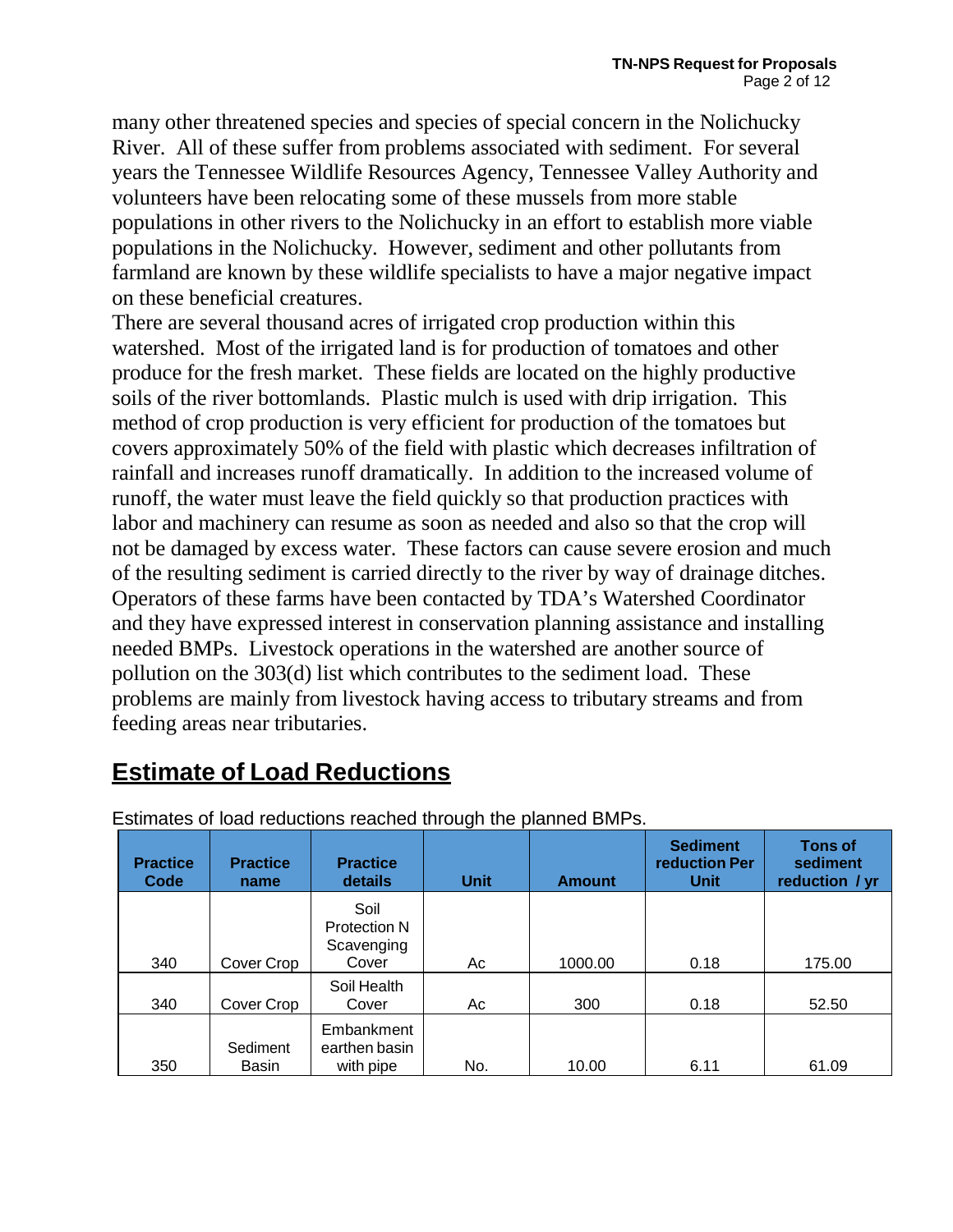|     |                                            | Filter Strip,<br><b>Native</b><br>Species w/<br>Land         |      |          |      |        |
|-----|--------------------------------------------|--------------------------------------------------------------|------|----------|------|--------|
| 393 | <b>Filter Strip</b>                        | Shaping                                                      | Ac   | 50.00    | 0.18 | 8.75   |
| 393 | <b>Filter Strip</b>                        | Filter Strip,<br>Introduced<br>Species w/<br>Land<br>Shaping | Ac   | 50.00    | 0.18 | 8.75   |
| 410 | Grade<br>Stabilization<br><b>Structure</b> | Embankment,<br>Pipe > 12"                                    | No.  | 10.00    | 4.22 | 42.24  |
| 410 | Grade<br>Stabilization<br>Structure        | Rock Drop<br><b>Structures</b>                               | No.  | 10.00    | 4.22 | 42.20  |
| 412 | Grassed<br>Waterway                        | $GWW$ ><br>1,000ft long                                      | Ac   | 25.00    | 0.06 | 1.38   |
| 412 | Grassed<br>Waterway                        | GWW with<br>geotextile or<br>stone checks                    | Ac   | 25.00    | 0.06 | 1.38   |
| 472 | Access<br>Control                          | Animal<br>exclusion<br>from riparian<br>zone                 | Ft   | 10000.00 | 0.01 | 60.00  |
| 561 | Heavy Use<br>Area<br>Protection            | Rock/Gravel<br>on Geotextile                                 | SqFt | 5002.00  | 0.01 | 50.02  |
| 560 | Access<br>Road                             | New 6"<br>gravel road in<br>level terrain                    | Ft   | 9960.00  | 0.01 | 99.60  |
|     |                                            |                                                              |      |          |      |        |
|     |                                            |                                                              |      |          |      | 602.90 |

# **BMP List, Educational Activities and Budget**

This watershed based plan intends to reduce sediment in the identified segments of the Nolichucky River by installing the following BMPs. This is an estimate of potential BMPs and may change as conservation plans are developed and more exact amounts are decided upon. Conservation planning is a major component of this plan and accurate amounts cannot be calculated until it is completed. Conservation plans will be developed for all landowners/operators willing to cooperate and priorities given to BMPs that will have the greatest impact in reducing sediment load in the Nolichucky. A public tour of BMPs will be conducted as an educational event to highlight success of the project and increase awareness of water quality problems in the Nolichucky watershed and solutions to these problems.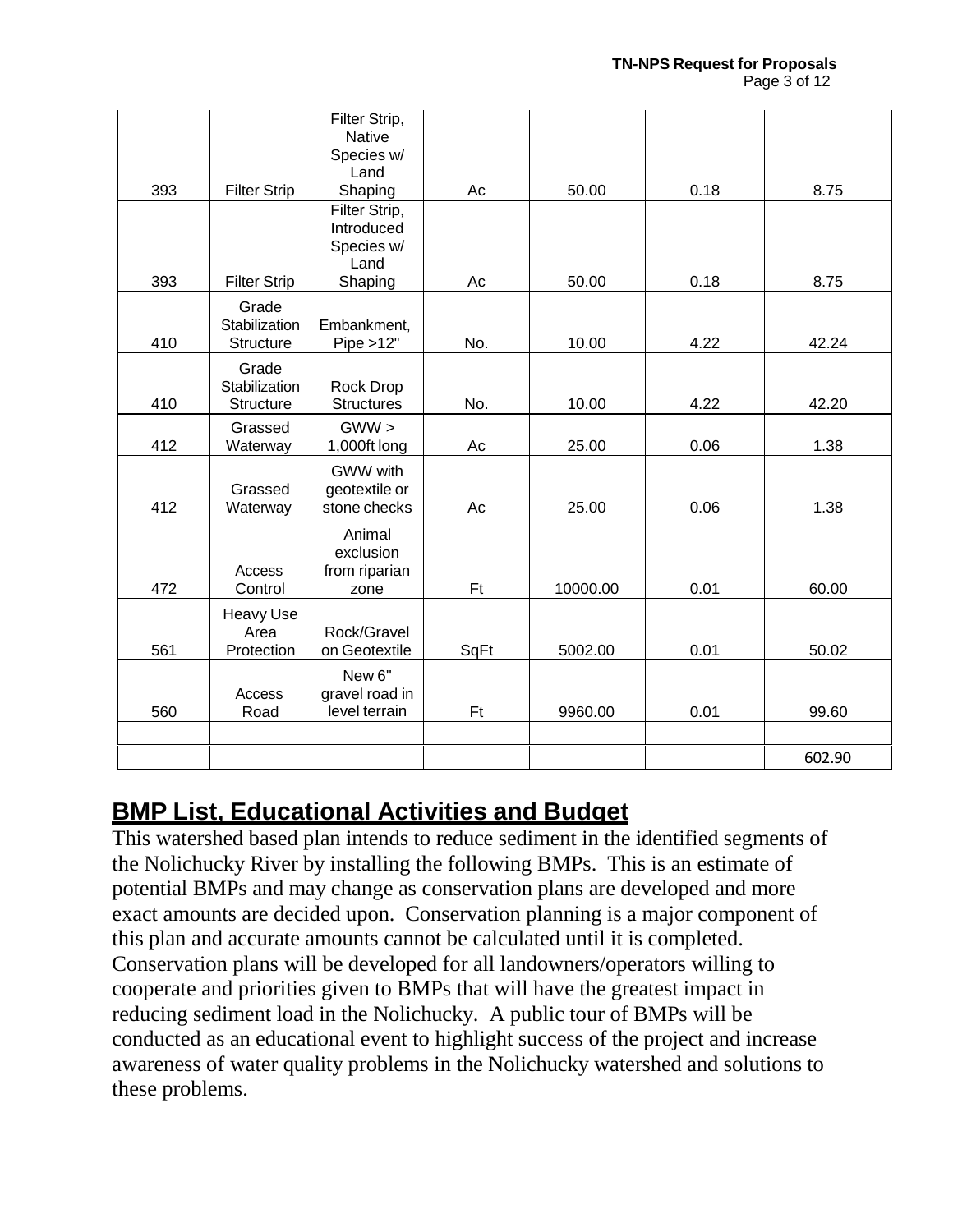| <b>Practice</b><br>Code | <b>Practice</b><br><b>Name</b>      | <b>Practice</b><br><b>Details</b>                               | <b>Unit</b> | <b>Amount</b> | <b>Price Per</b><br><b>Unit</b> | <b>Total Cost</b> |
|-------------------------|-------------------------------------|-----------------------------------------------------------------|-------------|---------------|---------------------------------|-------------------|
|                         |                                     | Soil<br>Protection N<br>Scavenging                              |             |               |                                 |                   |
| 340                     | Cover Crop                          | Cover                                                           | Ac          | 1000.00       | \$<br>55.27                     | \$<br>55,270.00   |
| 340                     | Cover Crop                          | Soil Health<br>Cover                                            | Ac          | 300           | \$<br>70.00                     | \$<br>21,000.00   |
| 350                     | Sediment<br><b>Basin</b>            | Embankment<br>earthen basin<br>with pipe                        | CuYd        | 30000.00      | \$<br>3.66                      | \$<br>109,800.00  |
| 393                     | <b>Filter Strip</b>                 | Filter Strip,<br><b>Native</b><br>Species w/<br>Land<br>Shaping | Ac          | 50.00         | \$<br>236.68                    | \$<br>11,834.00   |
| 393                     | <b>Filter Strip</b>                 | Filter Strip,<br>Introduced<br>Species w/<br>Land<br>Shaping    | Ac          | 50.00         | \$<br>261.31                    | \$<br>13,065.50   |
| 410                     | Grade<br>Stabilization<br>Structure | Embankment,<br>Pipe > 12"                                       | CuYd        | 10000.00      | \$<br>5.46                      | \$<br>54,600.00   |
| 410                     | Grade<br>Stabilization<br>Structure | Rock Drop<br><b>Structures</b>                                  | SqFt        | 500.00        | \$<br>101.57                    | \$<br>50,785.00   |
| 412                     | Grassed<br>Waterway                 | $GWW$ ><br>1,000ft long                                         | Ac          | 25.00         | \$<br>1,338.39                  | \$<br>33,459.75   |
| 412                     | Grassed<br>Waterway                 | GWW with<br>geotextile or<br>stone checks                       | Ac          | 25.00         | \$<br>1,983.76                  | \$<br>49,594.00   |
|                         | Access                              | Animal<br>exclusion<br>from riparian                            |             |               |                                 |                   |
| 472                     | Control<br>Heavy Use                | zone                                                            | Ac          | 50.00         | \$<br>22.33                     | \$<br>1,116.50    |
| 561                     | Area<br>Protection                  | Rock/Gravel<br>on Geotextile                                    | SqFt        | 5002.00       | \$<br>1.13                      | \$<br>5,652.26    |
| 560                     | Access<br>Road                      | New 6"<br>gravel road in<br>level terrain                       | Ft          | 9960.00       | \$<br>9.42                      | \$<br>93,823.20   |
|                         |                                     |                                                                 |             |               |                                 | \$<br>500,000.21  |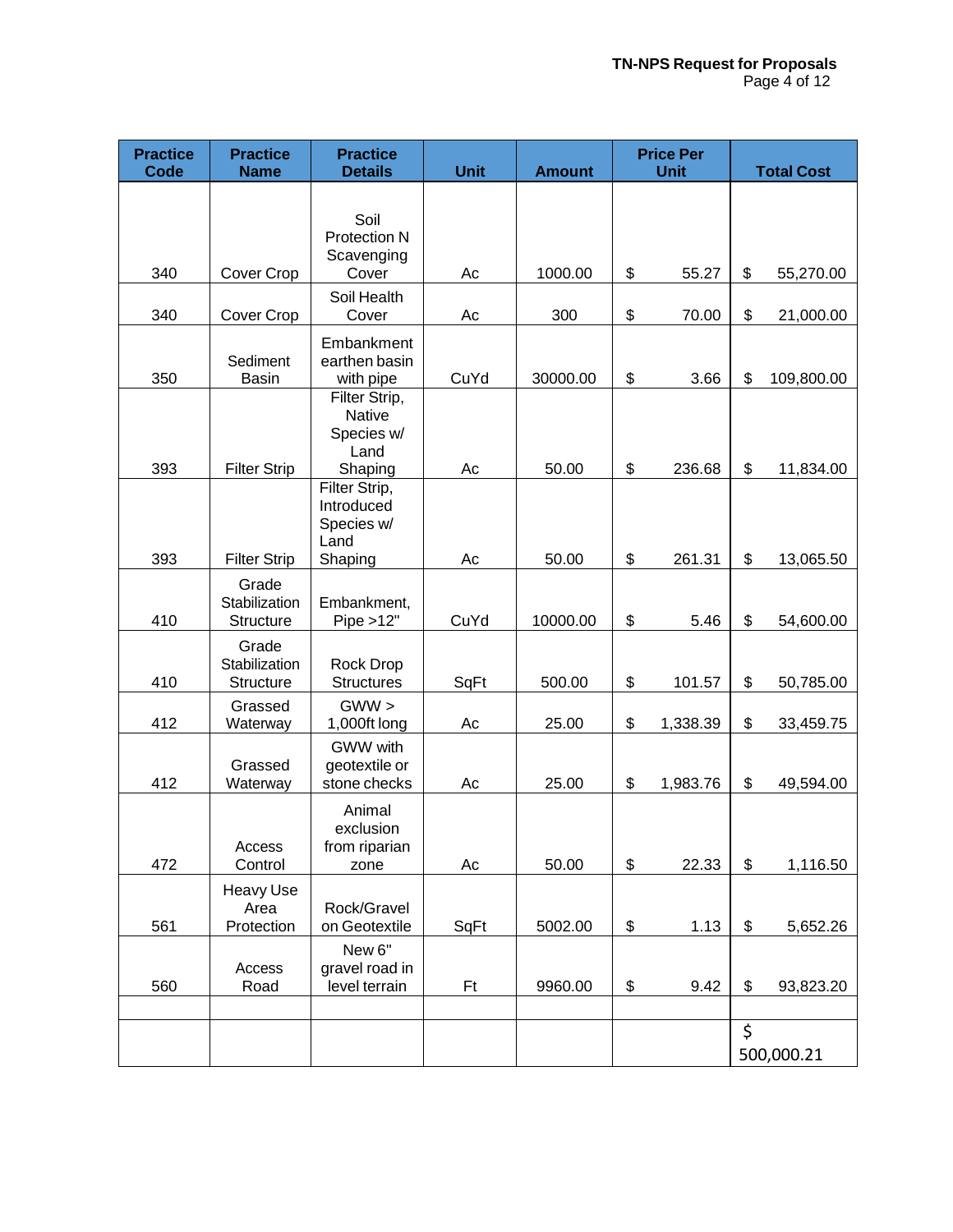| <b>Educational Event</b> | Quantity | <b>Cost/Unit</b> | <b>Budget Estimate</b> |
|--------------------------|----------|------------------|------------------------|
| Public tour              |          | 1,000            | 1,000                  |
|                          |          |                  |                        |
|                          |          |                  |                        |
|                          |          |                  |                        |
|                          |          |                  |                        |

| Technical Assistance             | Quantity  | <b>Cost/Unit</b> | <b>Budget Estimate</b> |
|----------------------------------|-----------|------------------|------------------------|
| SCD employee                     | as needed |                  | 30,000                 |
|                                  |           |                  |                        |
| <b>Total Budget for Project:</b> | \$531,000 |                  |                        |

## **Timeline, Tasks, and Assessment of Progress**

Within the first three months after the start date landowners and operators will be contacted to explain the project goals and available assistance and to enlist the cooperation of the owner/operators. This will be done by Natural Resources Conservation Service (NRCS), Tennessee Department of Agriculture (TDA), and SCD personnel. Within the first six months, conservation planning will be underway. Planning will be done by certified conservation planners using the NRCS conservation planning method. All BMPs will be designed and installed according to NRCS Field Office Technical Guide or other accepted engineering standards and specifications. Installation of BMPs will begin as soon as possible after conservation plans have been developed. Educational events will be held near the end of the project.

Progress toward these milestones will be measured on a monthly basis and adjustments will be made when necessary to keep the overall progress moving toward completion of all planned activities before the conclusion of the contract. It is anticipated this project will be **completed in 3 years** after the contract date. The primary tasks to be completed as a result of this effort, along with the respective quarters when the tasks are to be completed, are listed below: